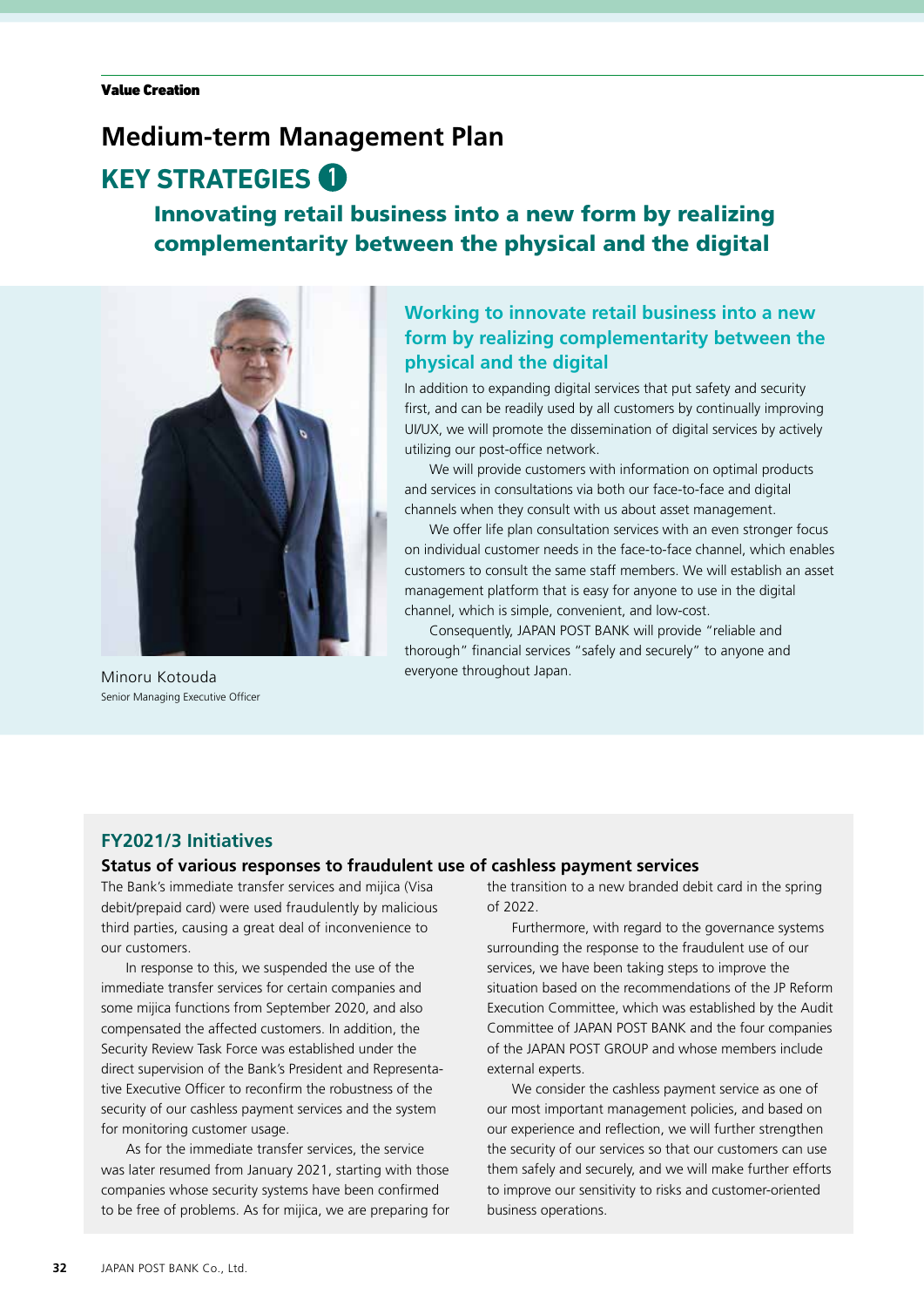## *ACTION* **Digital service strategies**

#### **Deploying digital service strategies as an innovation in the retail business**

Placing top priority on safety and security, we will expand digital services that are easy for all customers to use, and promote the spread of digital services by utilizing our post office network. In addition, we will endeavor to build an open "co-creation platform" that leverages our customer base to provide optimal services through collaboration with a wide range of businesses.

Specifically, we will work to strengthen security including the identity verification function for various digital services, expand the functions of the "Yucho Bankbook App," build the "Household Accounting App/

Household Budget Consultation App, and continuously improve UI/UX\*1 .

In addition, through the utilization of the nationwide network of post offices, we will guide customers to the most suitable channels and provide careful support for digital services.

As we have the largest customer base of any Japanese bank, we will work to expand our customer base in the digital domain with a focus on the "Yucho Bankbook App" and strive to promote digital services that can be used safely and conveniently by many customers.



\*1 Abbreviations of User Interface/User Experience. In addition to making the services easier to operate and use, we will work to improve the value of the experience customers gain from using services.

\*2 Based on the concept of "Post-Office in Hand," this singular platform app allows users to use the various products and services offered by the Japan Post Group in a cross-sectional manner (under development).

*KPI*

We designated the number of registered the Yucho Bankbook App accounts as a KPI, and will use this App as a launching point for our goal of disseminating digital services founded on our customer base, the largest among Japanese banks.



Number of accounts registered in the Yucho Bankbook App

**FY2021/3**

**FY2026/3**

Approx.

 $\frac{1}{2.8}$  million accounts  $\sqrt{10}$  million accounts

Japan's largest customer base (120 million ordinary deposit accounts)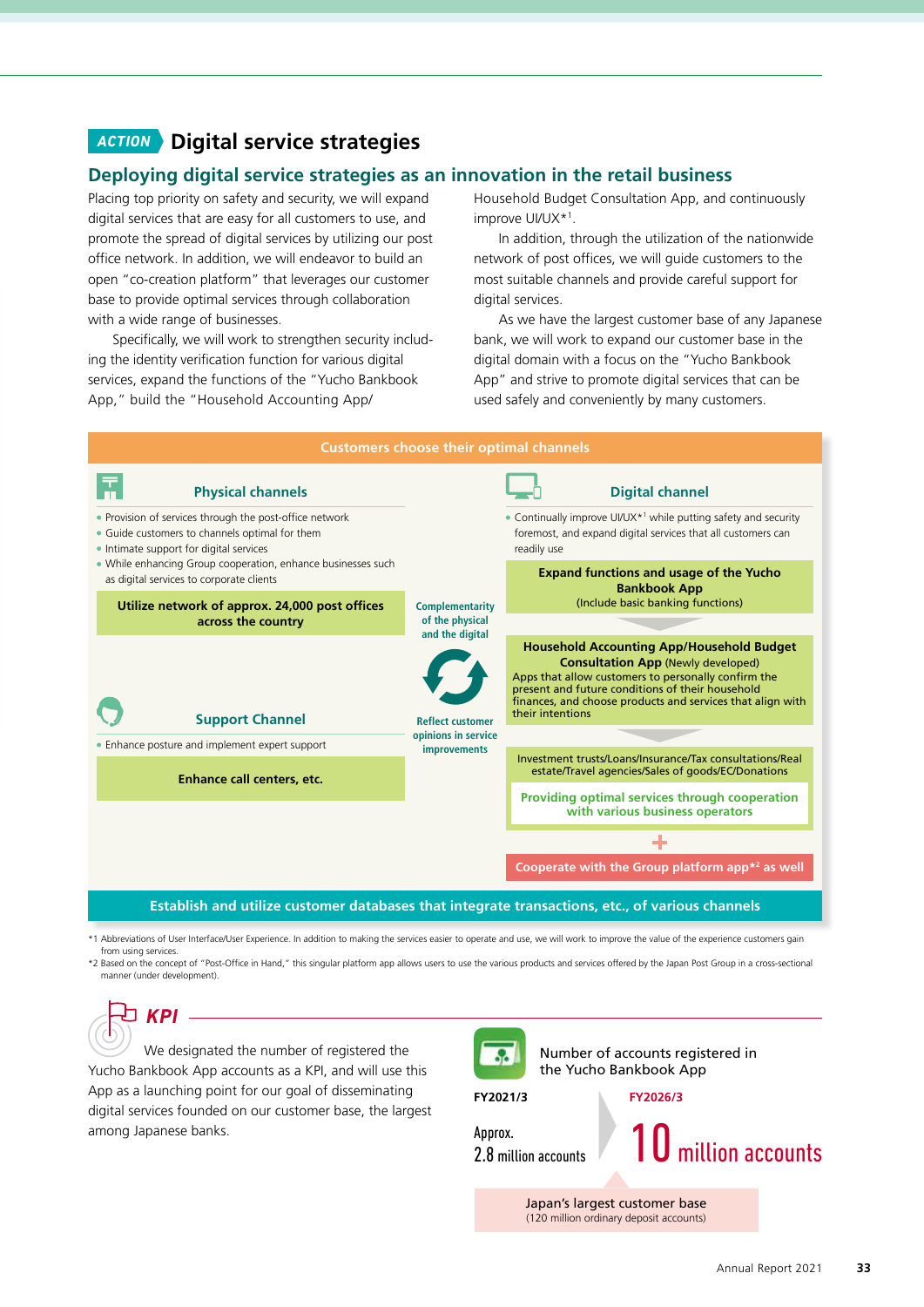#### Value Creation

#### **Medium-term Management Plan KEY STRATEGIES**

Innovating retail business into a new form by realizing complementarity between the physical and the digital

#### *ACTION* **Asset building support business**

#### **Providing optimized services to customers through face-to-face and digital channels**

In the asset building support business, we will provide optimal services to customers through the "face-to-face channel," where customers can consult with our regular employees, and through the "digital channel," which is easy, convenient, and low-cost, based on customer-oriented business operations.

In the face-to-face channel, we will offer a lineup of asset management products to suit our customer base, while we will mainly offer cumulate-type investments to

beginner investors. In addition, we will introduce and expand the online consultation function and train "financial consultants" to provide more personalized life plan consulting services to our customers.

Meanwhile, in the digital channel, we will strive to develop an asset management platform that is easy for everyone to use by expanding services on our website and apps using competitive fee levels.



Note) Products and services in red frames are planned for introduction during the medium-term plan period

\*1 This service has 'accept discretion from the customer to make investment decisions, and mediates products that have the Bank conduct everything from sales to management of investments based on such investment decisions (authorization required).

\*2 This service conducts mediation for products handled by trust banks that engage in testamentary trusts, inheritance trusts, and inheritance adjustment business (authorization required).